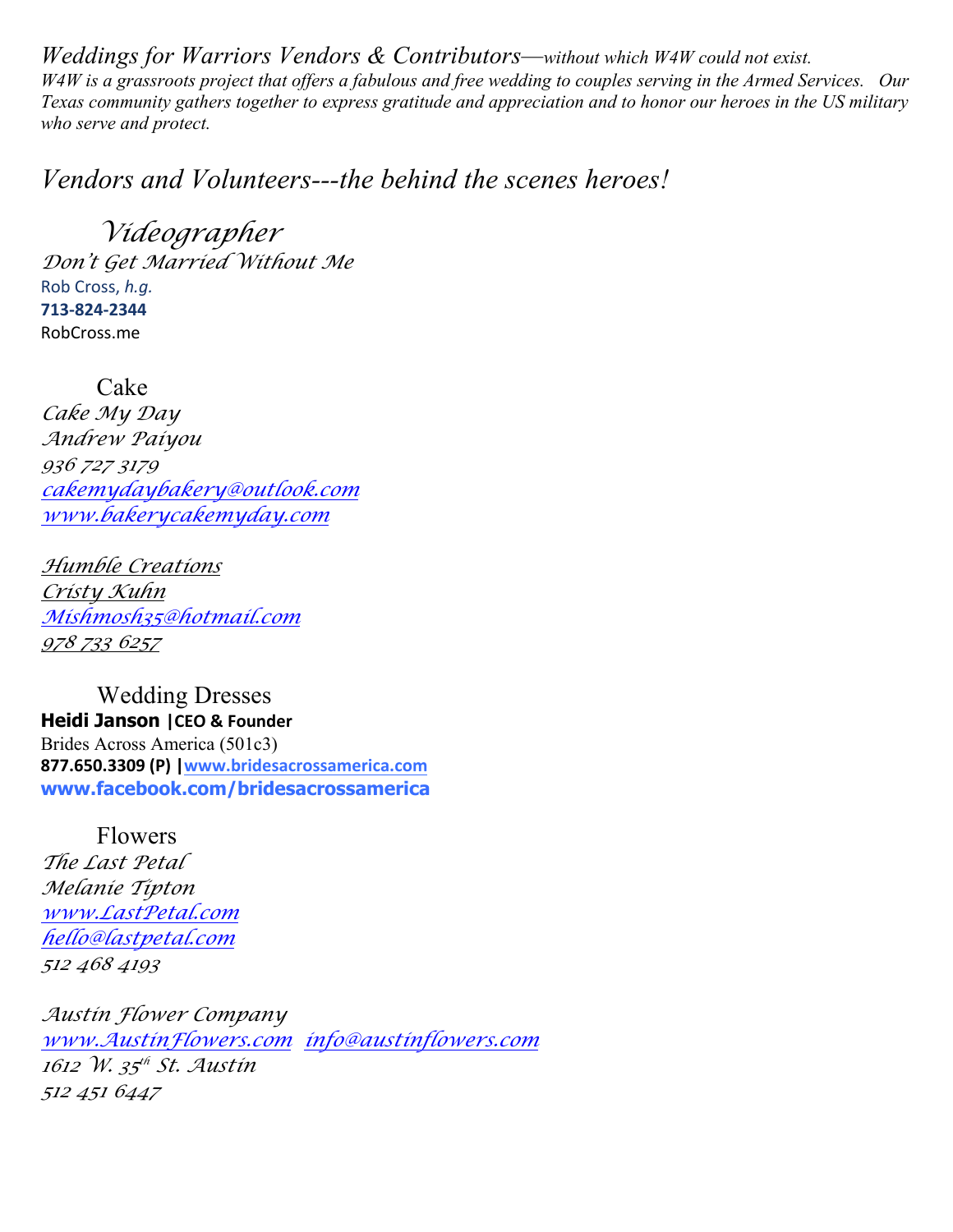*Rentals Events to Remember 936 825 2982 www.texaseventstoremember.com*

*Catering Werner's Catering www.wernerscatering.com catering@wernerscatering.com 361 594 2928*

*Diamond V Catering Chefs Kathy and George Valtasaros www.diamiondvcatering.com diamondvcatering@yahoo.com*

*CJ's Roaming Stove Corrine 979 616 7123*

*Royer's Café Tara 979 249 3611 www.royersroundtopcafe.com*

*Hruska's 979 378 2333 www.hruskas-bakery.com* 

## *Music*

*Houston DJ & Video Mark 281 704 0461 cmdjhouston@gmail.com www.Houstondjvideo.com*

*Third Floor Strings Amy Floyd Billasch 713 301 9182 15201 Mason Rd., Suite 1000, PMB 341*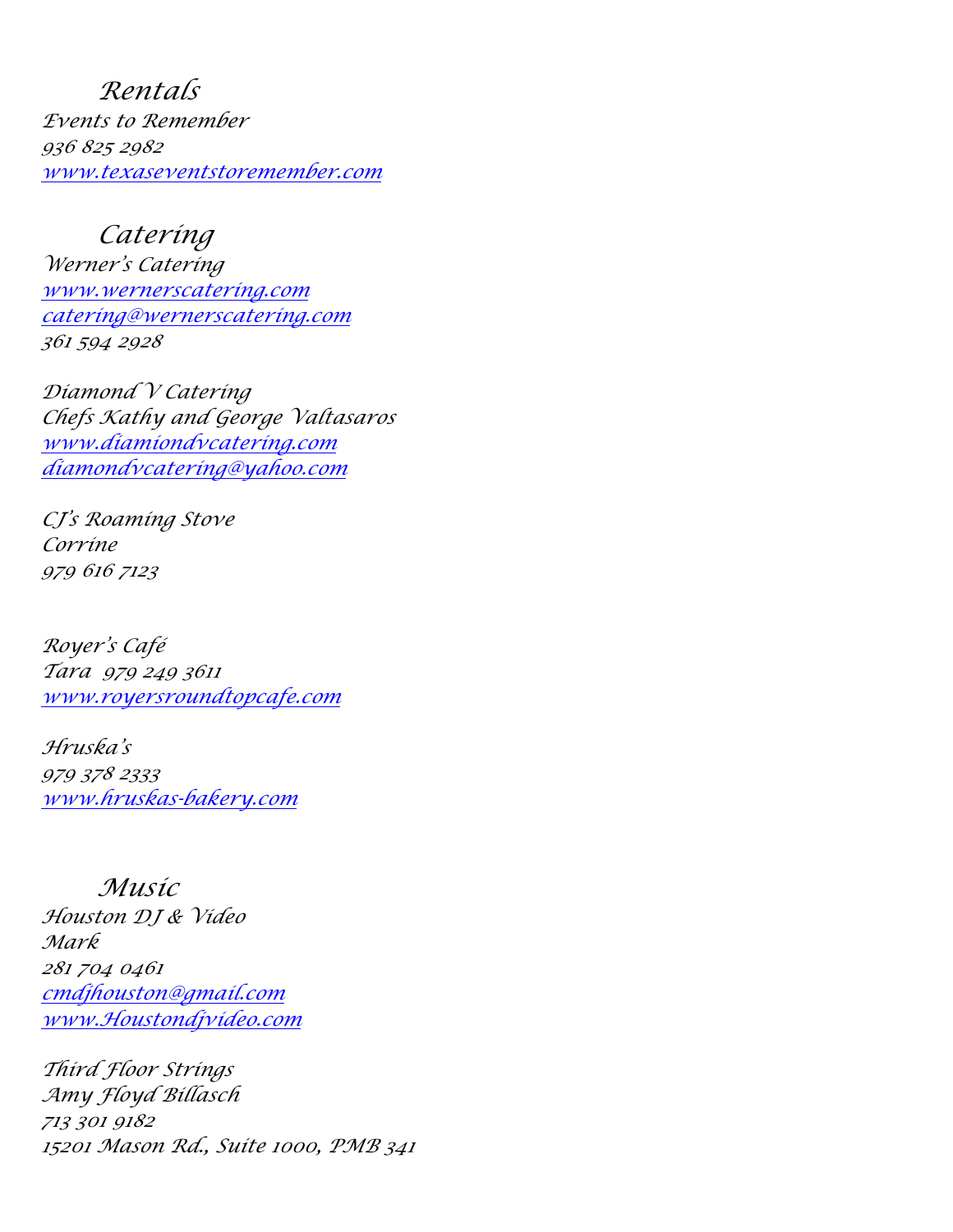## *www.thirdfloorstrings.com*

*The Sidewinders Doug Dewerd 281 610 5604 dou.dewerd@hpe.com*

*Life Song (First UMC, La Grange) Heidi Keygirl60@icloud.com*

*Ruby McGill Ministries 979 716 3043 steppingstones4@verizon.net*

*Photographers*

*Lance Loyd 210 213 2464 lance@lanceloyd.com www.lanceloyd.com*

*Alexander Cross Alex www.AlexanderCross.com alex@alexandercross.com 713 824 0343*

*Magek Photography www.MagekPhoto.com sburk@magekphoto.com 832 794 8616*

## *Makeup and hair*

*Austin Beauty on the Go Lecia Eakins www.Beautyonthego.com beautyonthego@gmail.com 512 431 5023 512 971 8234*

*Catherine Hill 979 968 6815*